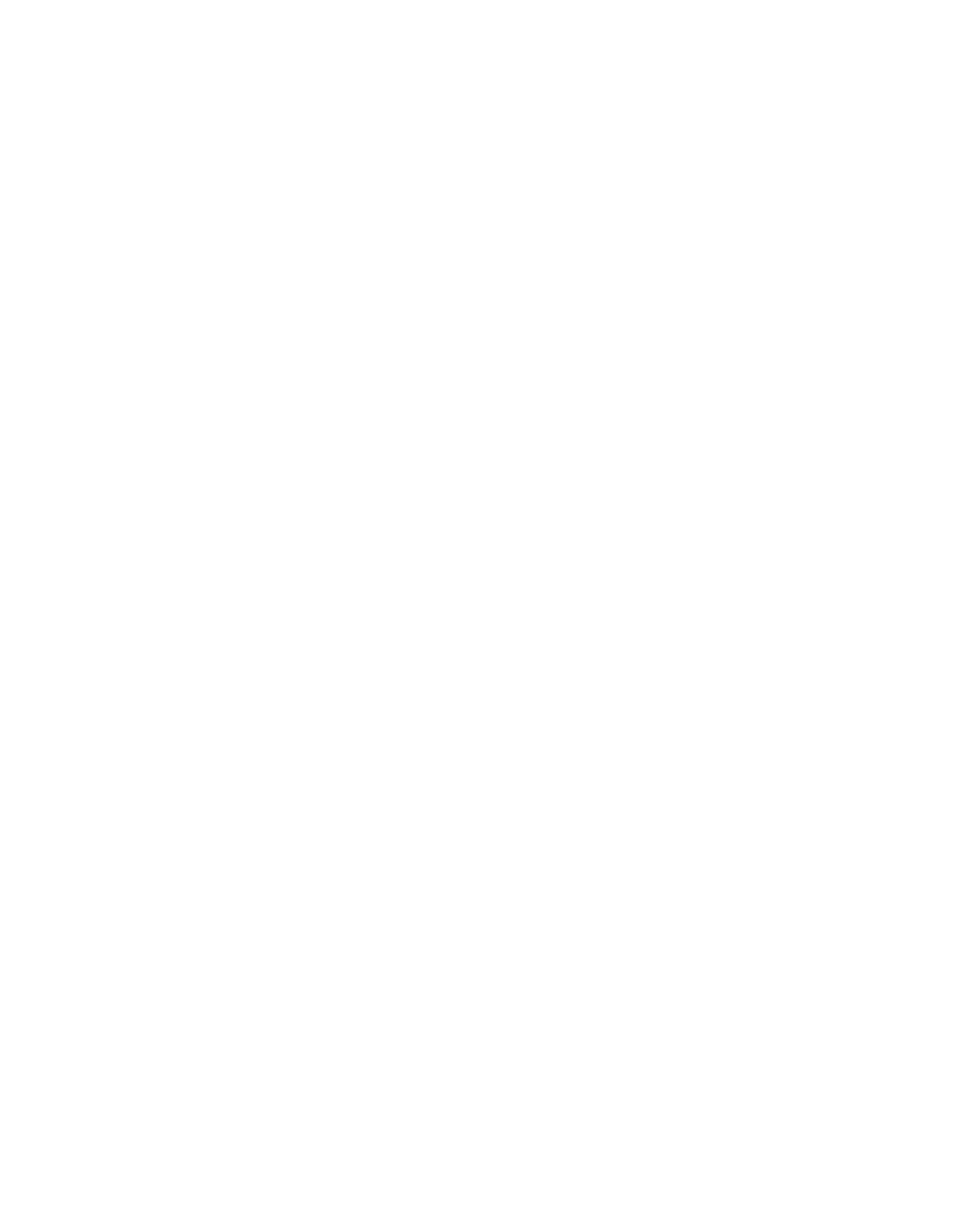### **In the case of Mives DOO v. Serbia,**

The European Court of Human Rights (Third Section), sitting as a Committee composed of:

Pere Pastor Vilanova, *President,* 

Branko Lubarda,

Georgios A. Serghides, *judges,*

and Fatoş Aracı, *Deputy Section Registrar,*

Having deliberated in private on 6 December 2016,

Delivers the following judgment, which was adopted on that date:

# PROCEDURE

1. The case originated in an application (no. 48966/09) against Serbia lodged with the Court under Article 34 of the Convention for the Protection of Human Rights and Fundamental Freedoms ("the Convention") by *Mives DOO*, a limited liability company based in Serbia ("the applicant"), on 31 August 2009.

2. The applicant was represented by Mr D. Simić, a lawyer practising in Novi Sad. The Serbian Government ("the Government") were initially represented by their former Agent, Ms V. Rodić, being more recently substituted by their current Agent, Ms. N. Plavšić.

3. On 23 October 2014 the application was communicated to the Government.

4. The Government objected to the examination of the application by a Committee. After having considered the Government's objection, the Court rejects it.

# THE FACTS

### I. THE CIRCUMSTANCES OF THE CASE

5. On 24 April 1997 and 3 September 1998 respectively, the Pančevo Commercial Court ordered *DD Lola Utva Vazduhoplovna industrija,* a socially-owned company based in Pančevo (hereinafter "the debtor") to pay the applicant specified amounts on account of damages for the airplane it bought from the debtor, but which had never been delivered to the applicant, plus the costs of the civil proceedings. These judgments became final by 4 June 1998 and 25 September 1998 respectively.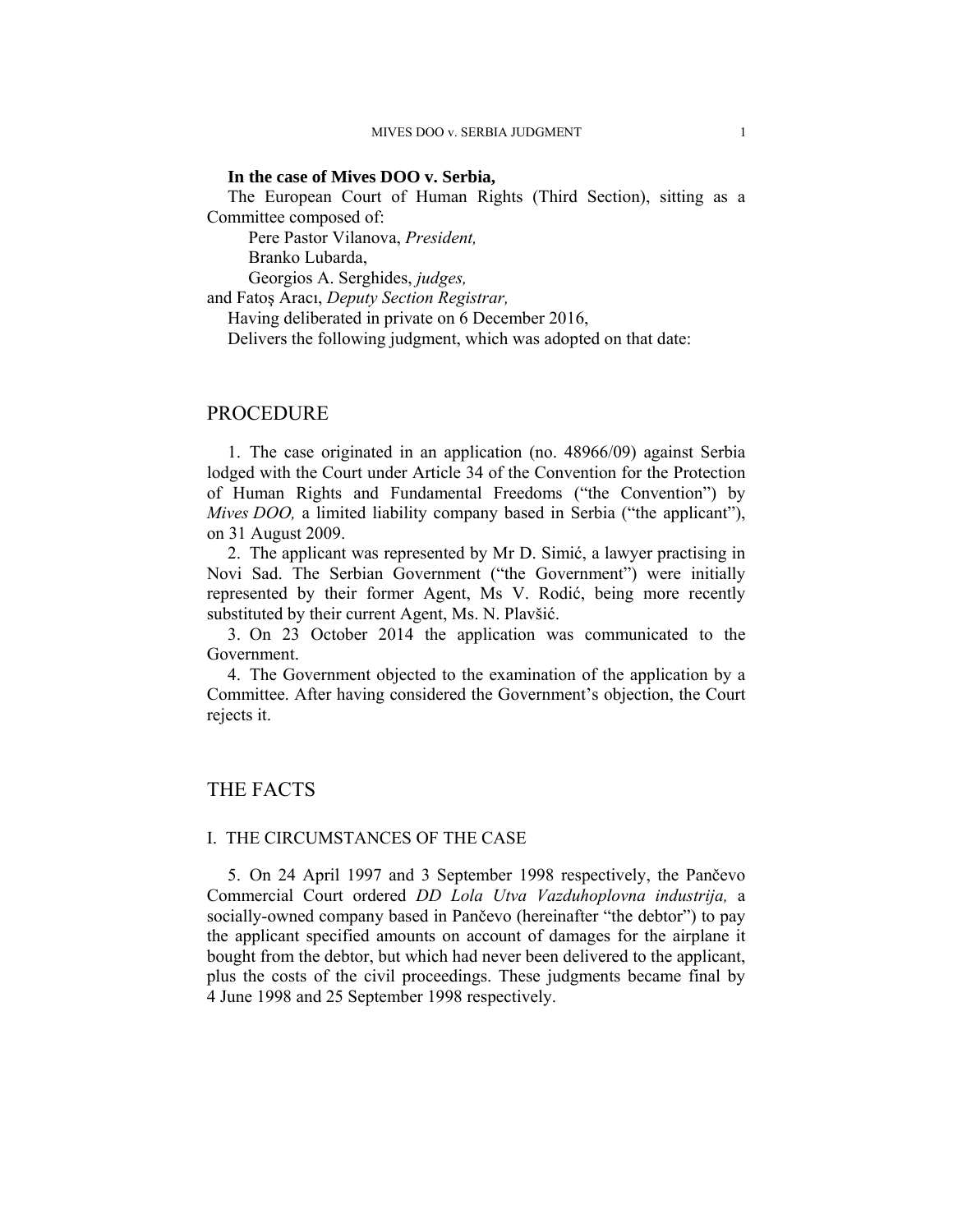6. On 5 June 2002, upon the applicant's request to that effect, the Pančevo Commercial Court ordered the enforcement of the said judgments and further ordered the debtor to pay the applicant the enforcement costs.

7. On 11 February 2008 the Commercial Court noted that on 29 January 2008 the Privatisation Agency had ordered the restructuring of the debtor and stayed the enforcement proceedings until the conclusion of this process.

8. According to the information on the status of the debtor obtained from the website of the Serbian Business Registers Agency, the debtor is an active company, predominantly comprised of State-owned capital (see http://apr.gov.rs, accessed on 24 October 2016).

## II. RELEVANT DOMESTIC LAW AND PRACTICE

9. The relevant domestic law concerning the status of socially-owned companies, as well as enforcement and insolvency proceedings, has been outlined in the cases of *R. Kačapor and Others v. Serbia*, nos. 2269/06 *et al*., §§ 57-64 and 71-76, 15 January 2008, and *Jovičić and Others v. Serbia* (dec.), no. 37270/11, §§ 88-93, 15 October 2013. Furthermore, the case-law of the Constitutional Court in respect of socially-owned companies, together with the relevant provisions concerning constitutional redress has likewise been outlined in the admissibility decision in *Marinković v. Serbia* (dec.), no. 5353/11, §§ 26 -29 and 31-44, 29 January 2013, the judgment in *Marinković v. Serbia*, no. 5353/11, §§ 29-31, 22 October 2013, and the decision in *Ferizović v. Serbia* (dec.), no. 65713/13, §§ 12-17, 26 November 2013.

# THE LAW

# I. ALLEGED VIOLATIONS OF ARTICLES 6 § 1 AND 13 OF THE CONVENTION AND OF ARTICLE 1 OF PROTOCOL No. 1 TO THE **CONVENTION**

10. The applicant complained of the respondent State's failure to enforce final court judgments rendered in its favour and of the lack of an effective remedy in that connection. The applicant relied on Articles 6 § 1 and 13 of the Convention and on Article 1 of Protocol No. 1, which, in so far as relevant, read as follows:

#### **Article 6 § 1**

<sup>&</sup>quot;In the determination of his civil rights and obligations ..., everyone is entitled to a fair and public hearing within a reasonable time by an independent and impartial tribunal established by law."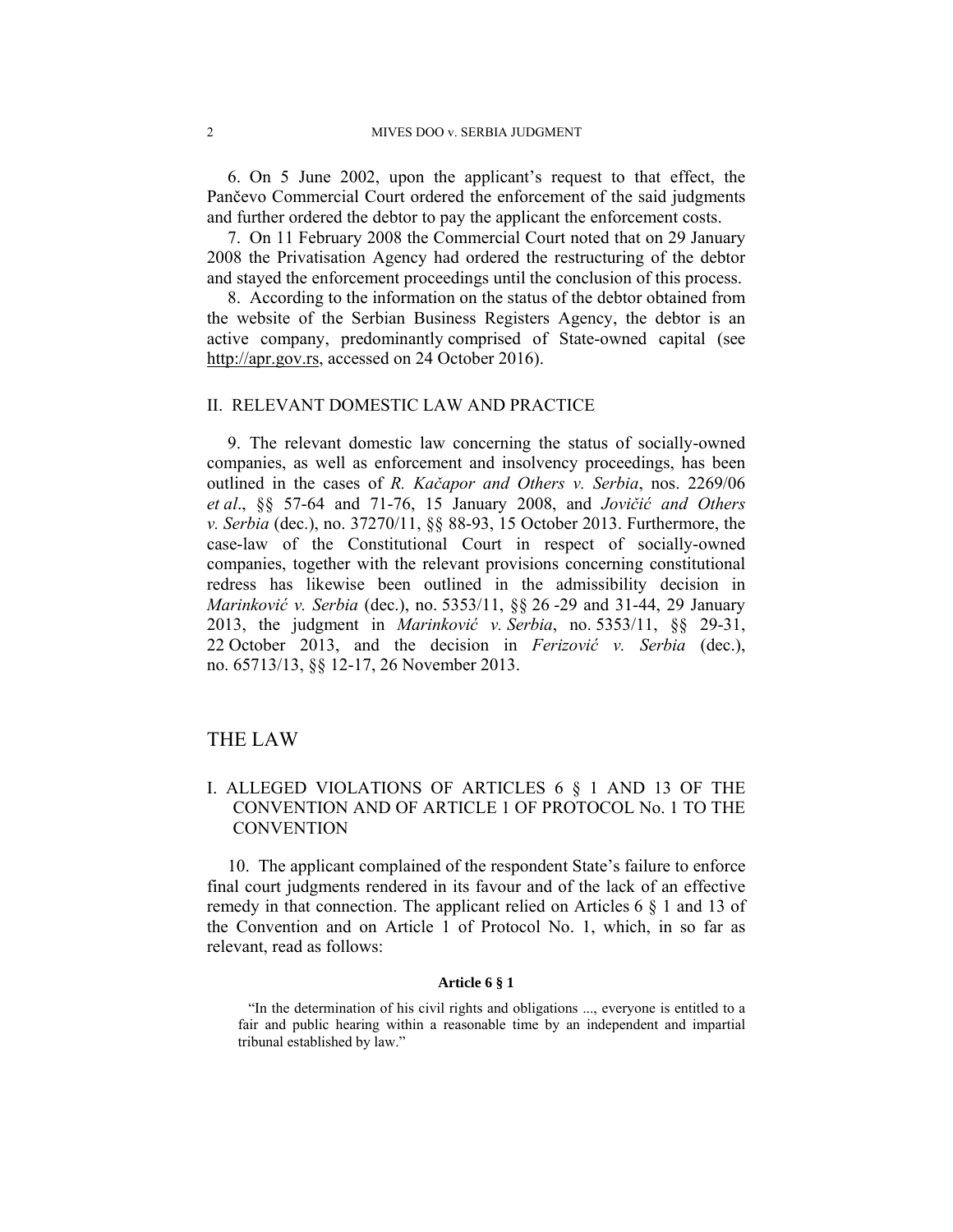#### MIVES DOO v. SERBIA JUDGMENT 3

#### **Article 1 of Protocol No. 1**

"Every natural or legal person is entitled to the peaceful enjoyment of his possessions. No one shall be deprived of his possessions except in the public interest and subject to the conditions provided for by law and by the general principles of international law.

The preceding provisions shall not, however, in any way impair the right of a State to enforce such laws as it deems necessary to control the use of property in accordance with the general interest or to secure the payment of taxes or other contributions or penalties."

#### **Article 13**

"Everyone whose rights and freedoms as set forth in [the] Convention are violated shall have an effective remedy before a national authority notwithstanding that the violation has been committed by persons acting in an official capacity."

# **A. Admissibility**

11. The Government argued that the debtor was legally and financially independent from the State and the fact that the debtor was undergoing restructuring could not be attributed to the responsibility of the State. Therefore, the Government concluded that the Respondent State could not be held liable for the debt of the company concerned in the present case. The Government, however, did not exclude its possible liability for the length of the enforcement proceedings.

12. The applicant reaffirmed its complaints.

13. The Court has already stated on numerous occasions in comparable cases against Serbia that the State is liable for honouring the debts of socially/State-owned companies established by final domestic court judgments (see, for example, *Crnišanin and Others v. Serbia*, nos. 35835/05, 43548/05, 43569/05 and 36986/06, § 124, 13 January 2009; and *R. Kačapor and Others,* cited above*,* §§ 97-98; and see also paragraph 8 above). The Court sees no reason to depart from that jurisprudence in the present case. Consequently, the Government's objection must be rejected.

14. Since the applicants' complaints are neither manifestly ill-founded within the meaning of Article 35  $\S$  3 (a) of the Convention nor inadmissible on any other grounds, they must be declared admissible.

### **B. Merits**

15. The Court notes that the domestic judgments under consideration in the present case have remained unenforced to date.

16. The Court observes that it has frequently found violations of Article 6 of the Convention and/or Article 1 of Protocol No. 1 to the Convention in cases raising issues similar to those raised in the present case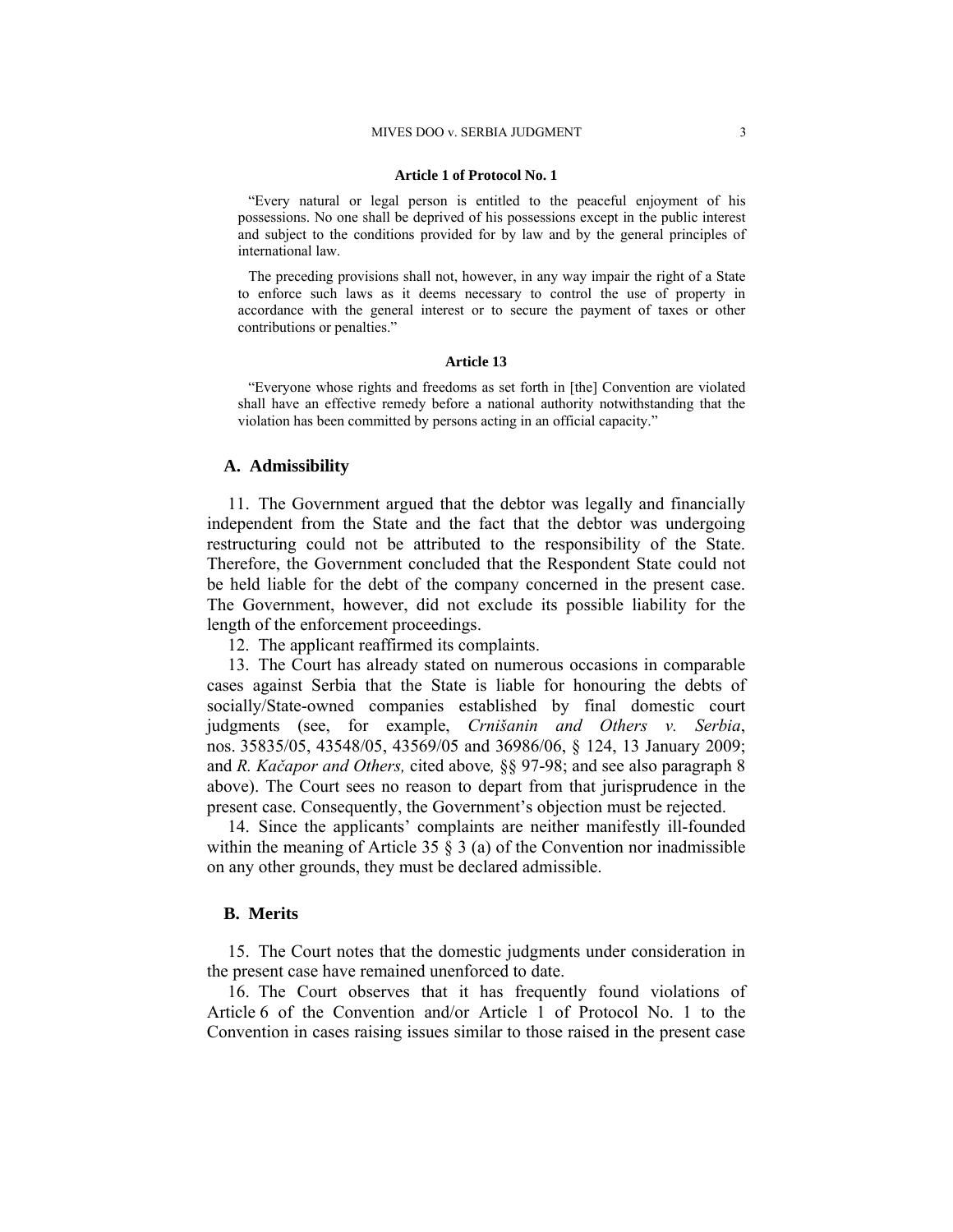(see *R. Kačapor and Others*, cited above, §§ 115-116 and § 120; and *Crnišanin and Others*, cited above, §§ 123-124 and §§ 133-134).

17. Having examined all the material submitted to it, the Court considers that the Government have not put forward any fact or convincing argument capable of persuading it to reach a different conclusion in the present case. There have, accordingly, been violations of Article 6  $\S$  1 of the Convention and of Article 1 of Protocol No. 1.

18. Having reached this conclusion, the Court does not find it necessary to examine essentially the same complaint under Article 13 of the Convention (see *mutatis mutandis*, *Kin-Stib and Majkić v. Serbia*, no. 12312/05, § 90, 20 April 2010).

## II. APPLICATION OF ARTICLE 41 OF THE CONVENTION

### 19. Article 41 of the Convention provides:

"If the Court finds that there has been a violation of the Convention or the Protocols thereto, and if the internal law of the High Contracting Party concerned allows only partial reparation to be made, the Court shall, if necessary, afford just satisfaction to the injured party."

### **A. Damage, costs and expenses**

20. The applicant requested that the State be ordered to pay it, from its own funds the judgment debt, plus the costs of the enforcement proceedings. The applicant further requested that the State be ordered to pay EUR 41,708.60 on account of its inability to use the airplane which it had bought from the debtor.

21. In respect of non-pecuniary damages, the applicant claimed EUR 10,000.

22. Finally, for the costs and expenses incurred before domestic courts and the Court, the applicant claimed EUR 8,204.22.

23. The Government contested these claims.

24. Having regard to the violations found in the present case and its own case-law (see, for example, *R. Kačapor and Others*, cited above §§ 123-26; and *Crnišanin and Others*, cited above, § 139), the Court considers that the Government should pay to the applicant the sums awarded in the final domestic judgments in question (see paragraph 5 above), as well as the established costs of the enforcement proceedings, less any amounts which may have already been paid on this basis.

25. With regard to the remainder of the applicant's request for pecuniary damages, the Court finds that there is no causal link between the alleged damage and the violation found. Moreover, the applicant did not raise this claim before the domestic courts. The Court, therefore, rejects this part of the applicant's claim for pecuniary damage.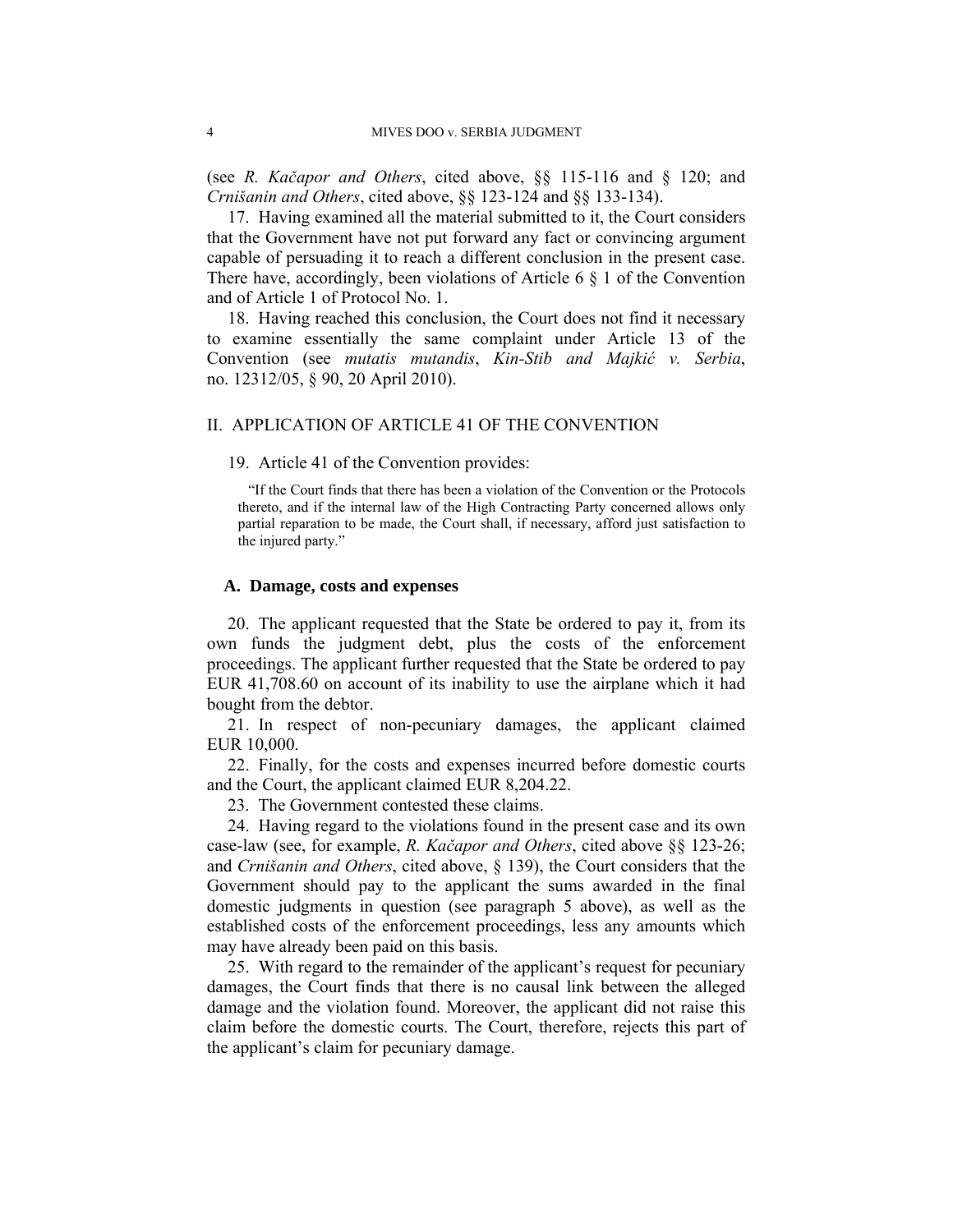26. Furthermore, the Court considers that the applicant sustained some non-pecuniary loss arising from the breaches of the Convention found in this case. Making its assessment on an equitable basis, as required by Article 41 of the Convention, the Court considers it reasonable to award EUR 2,000 to the applicant, less any amounts which may have already been paid in that regard at the domestic level, to cover the non-pecuniary damage suffered, as well as costs and expenses incurred before the Court (see *Stošić v. Serbia*, cited above, §§ 66 and 67).

### **B. Default interest**

27. The Court considers it appropriate that the default interest rate should be based on the marginal lending rate of the European Central Bank, to which should be added three percentage points.

# FOR THESE REASONS, THE COURT, UNANIMOUSLY,

- 1. *Declares* the application admissible;
- 2. *Holds* that there have been violations of Article 6 of the Convention and Article 1 of Protocol No. 1 to the Convention;
- 3. *Holds* that there is no need to examine separately the complaint under Article 13 of the Convention;
- 4. *Holds*

(a) that the respondent State is to pay the applicant, from its own funds and within three months, the sums awarded in the judgments rendered in its favour, less any amounts which may have already been paid on this basis;

(b) that the respondent State is to pay the applicant, within the same period, EUR 2,000 (two thousand euros) less any amounts which may have already been paid in that regard at the domestic level, to cover nonpecuniary damage, costs and expenses, plus any tax that may be chargeable to the applicant, which is to be converted into the currency of the respondent State at the rate applicable at the date of settlement;

(c) that from the expiry of the above-mentioned three months until settlement simple interest shall be payable on the above amounts at a rate equal to the marginal lending rate of the European Central Bank during the default period plus three percentage points;